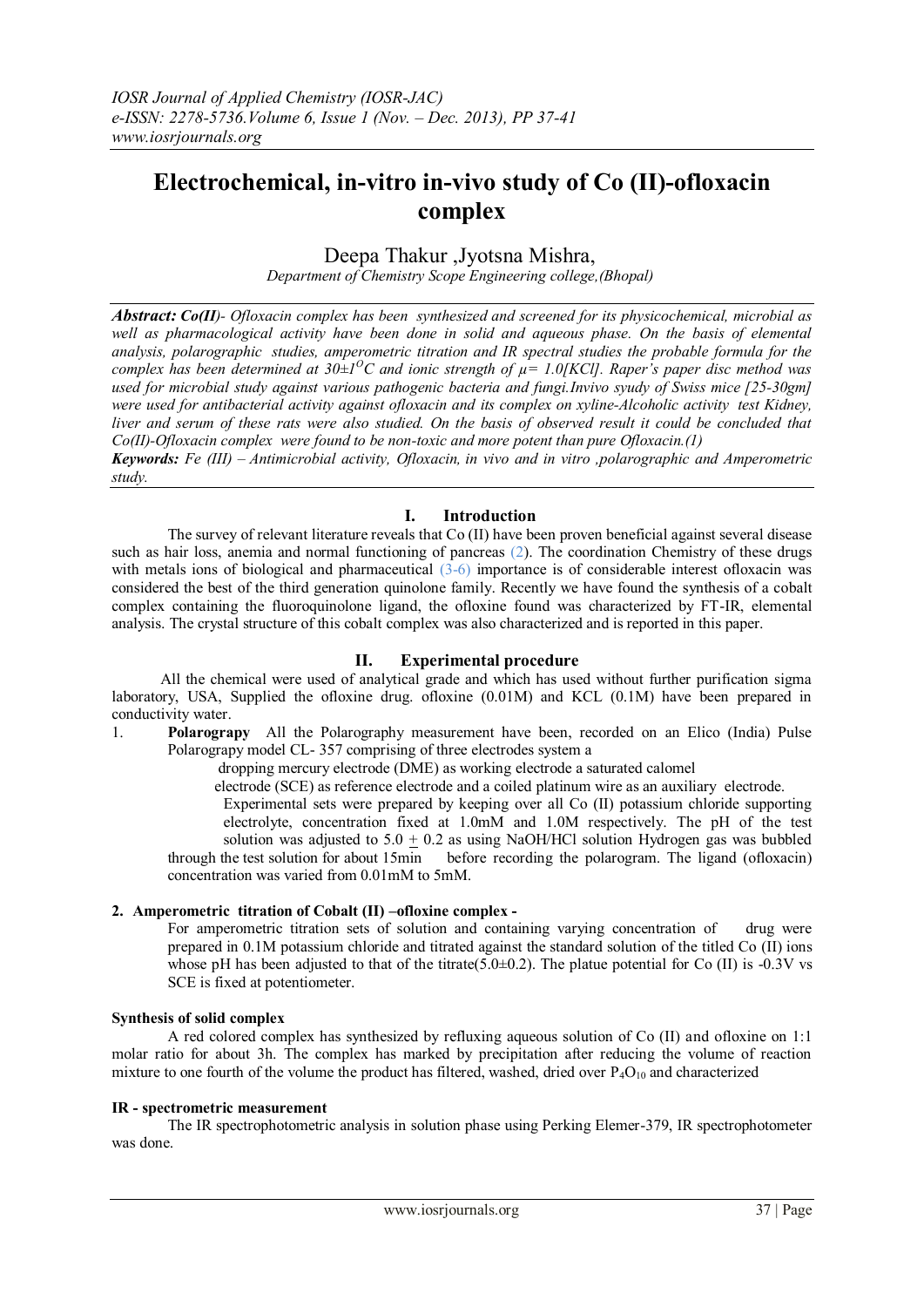#### **Antimicrobial Screening**

Raper's method was followed for microbial screening of the complex against various pathogenic bacteria Viz E-Coli, Salmonella typhi (A. aniger  $\&$  A. Flavus) number of replicates in each of the case was three. The percentage inhibition was calculated using the formula.

% inhibition 
$$
\frac{a-b}{a} \times 100
$$

Where  $a =$  diameter of inhibition Zone for complex b = diameter of inhibition Zone for metal

#### **III. Results & discussion**

In 0.01M KCl at pH 5.0 + 0.2 ofloxine produced a well-defined polarographic signal in and DCP and DPP model with half-wave potential  $E_{1/2}$  = -1.64V vs SCE and peak potential EP=1.40V verse SCE id/ip has found to be proportional to the ofloxine concentration under the above mention conditions, ofloxine is sold under market as antibacterial (100 mg CaPS) medicine ,which is soluble in distilled water. Method of standard addition was used to determine the ofloxine content of antibacterial powder, it manufacture "Burrough wellcome", India, thus enabling the quality control of ofloxine in pharmaceutical formulation.

In 0.1M KCl at  $pH = 5.0 + 0.2$ , Co (II) and its complex with of loxine produced a well defined reversible and diffusion controlled Polarographic wave which has revealed by the log plot slope and the plots of  $i_d$  versus  $\forall$ h effective hight of mercury column respectively on the gradual addition of the ligand the E<sub>1/2</sub> of the metal shifted to more electronegative values indicating the formulation of Co (II) - ofloxine complex Lingane's treatment of the observed polarographic data revealed 1:1 [Co (II)- ofloxine] complex formulation is solution with  $\log \beta_1 = 4.48 \sqrt{h}$ 

#### **Amperometric titration of Ofloxacin With Co (II) ion**

On gradual addition of Co (II) ion the ofloxine analyzed solution, the current goes on decreasing to minimum and then attends a constant value the plot of  $i_d \hat{N}$  (V+v/V) versus volume of titrant added to the titre, revealed a L-shaped curve the end point has indicate by the intersection of the two line which confirmed 1:1 ML complex formation.(Fig 2)

#### **The IR- Spectra of quinolones**

The analytical data of the ligand and its complexes along with some physical properties are summarized in Table(1). The ligand on interaction with Co (II), Nitrate yield complexes corresponding to the general formula (ML2). The low molar conductance value of the complexes reveals their non-electrolytic nature (7). These complex are more soluble in-organic solvents and less soluble in inorganic solvent. Elemental analysis data (Table) show that the metal to ligand ratio is 1:1.

In order to study the binding mode of both the ligand to the metal in complexes the IR spectra of the uncompleted ligand were compared with the spectra of metal complexes. The IR spectra of the ligands show a band in the region 1717-1724 $cm^{-1}$  and 1597-1367  $cm^{-1}$  assignable to the COOH group (8) the absence of these band in metal complexes.

Reveals the deprotonation of the COOH group on complexation. These ligands also exhibit their characteristics band in the region 1611-1602 cm<sup>-1</sup> assigned azomethine linkage in the ligand. The IR spectra of metal complexes indicate shifting of these band to lower frequencies (1610-1590 cm<sup>-1</sup>).

Thus confirming the involvement of the azomethine group in bonding with metal ion. The above description of IR data supported the mono anionic bi dentate nature of these investigated ligands. The IR spectra of metal complexes also show new band in the region 470-455 cm<sup>-1</sup> and 390-350 cm<sup>-1</sup>.

#### **Antimicrobial activity\***

The minimal Inhibitory concentration for the bacteria strain listed in table 2 has measured by the agar incorporation method in plastic petri-dish containing muceller Hinton hinton agar (100ml) and incorporating the antimicrobials in concentration of 0.014 to 63  $\mu$ g / ML in doubling dilution, following the method of the National centre for drug screening  $(9-11)$ .

#### **Synthesis of Metal complex with ofloxine**

To a solution of ofloxine (2m mol) in methanol [(10ml), a solution of Metal chloride or sulphate] salt  $(2m / mol)$  in methanol (10ml) was added, the mixture has stirred at heated or refluxed at 60<sup>o</sup>C for 1hr. The resulting solution was filtered. Precipitate formed for Co (II) ofloxine Complex the filtrate has evaporated to one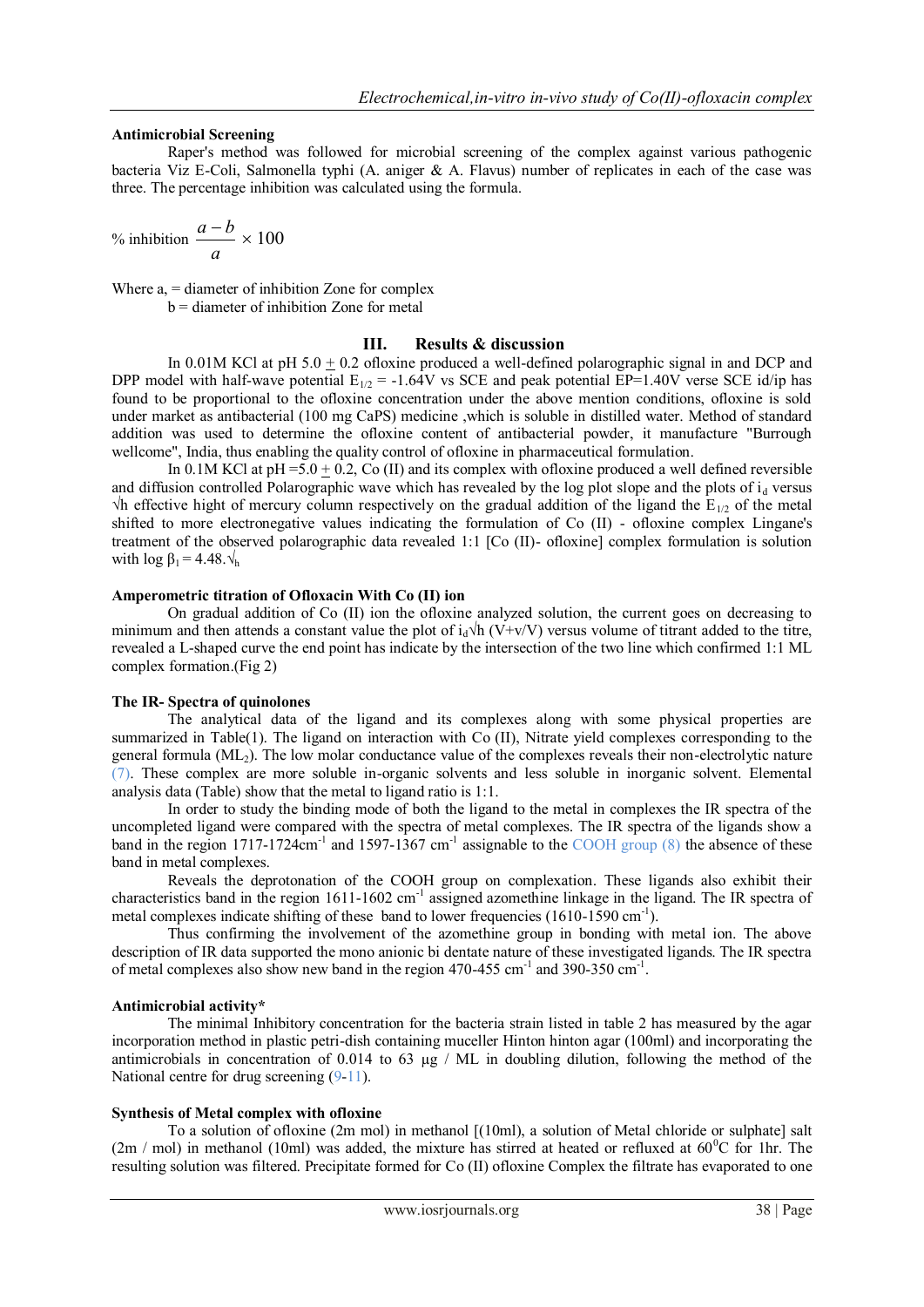third of the initial volume and refrigerator for 2 week this result into formation of crystals; re-crystallization of the crystals has carried out to give suitable crystal for analysis. Reaction

# **Antimicrobial Screening**

Mice for experiment have been injected as describe by San chez - Delgado (1969). Swiss mice have divided into 43-group and 3 in each group, Kept in metal Cage and fed with mice cuber and water alibitum. Group A Control<br>Group B cfloxing  $G$ roup B

| OI VUP D | <b>UHUAHIU</b>                                                |
|----------|---------------------------------------------------------------|
| Group C  | [Co (oflo) <sub>2.</sub> (H <sub>2O</sub> ].2H <sub>2</sub> O |
|          |                                                               |

Formula -

 $%$  inhibition = 100 - estimated number parasites treated mice Estimated number of parasites in un treated mice

# **Treatment of animals**

Male albino rats (wistar strain), weighing 160-180g have obtained from the zoology department of chemical science, Ajayi Gowther, university oyo, Nigeria, they have been kept in wire meshed cages and fed with commercial rat chow (Bendal feed Nigeria Ltd.) and supply water alibitum (12,13).

12 rats have divided randomly into 3-group Group A [control] received distill water, Group B have been administer with free ligand [ofloxine], Group C have been administrated with  $[Co(oflo), (H<sub>2O</sub>].2H<sub>2</sub>O]$ .

The distilled water and solution of ligand and metal complex have been administered orally to the rate in the various group three time daily for 15 day, 30 days 45 days, 60 day at a dose of 3.33 mg/kg body weight.

#### **Collection of blood sample for Serum Preparation**

The rate have been sacrificed by stunning and cervical dislocation. Blood sample has collected into clean labeled sample bottles. The clear liquid on top has centrifuged at 3000mg for 10 min and the supernatant [Serum] has used for the enzyme assay.

#### **Preparation of tissue homogenates**

The method described by yakubu 2005 has used to prepare the tissues. The liver and kidney have been quickly excised from the rats blotted of strain and homogenized in 4 volume of iced cold 0.25m sucrose the homogenates have been kept in well- labeled containers and Store in the freezer for further use.

# **Determination of serum and tissue**

#### **ALP Activities**

The serum and tissues ALP activities have been determined using the randox diagnostic kit laboratories manual [1997]. ALP activity determination has based on the method of Wright et. al 1972 modified by akanji 1989(14).

# **Protein determination**

Protein determination in the serum and the tissue homogenates has estimated by the method of lowry (1951).

#### **Statistical analysis**

The data have been analyzed using one way ANOVA, followed by Duncan multivariable 'post hoc' test for comparison between control and treated rats in all group P>0.05 have been considered Statistically significant.

The effects of oral administration of the ligands and the complexes on rat liver, kidney and Serum alkaline phosphate activities are shown in table (4). The serum ALP activities showed slight Significant change [P>0.05] on comparison with one another and the control after repeated administration of ligand and complexes. The fact that there has no significant difference in serum ALP activities of ligand and ligand-Metal complexes administered rats when compared with control suggested that the integrity of the plasma membrane was not compromised .

Moreover, the observed significant increases in the ALP activities of the liver and kidney of rate administered with ofloxine Complexes suggests and enhancement of the activities of the enzyme by the drugs and their metabolites. The increase may also be as result of stress imposed on the tissue by the drugs, which may lead to loss of the enzyme molecule through leakage into extra cellular fluid which has not been significantly noticed in the serum. In a bid to offset this stress, the tissue may increase the de novo synthesis of the enzyme thus accounting for increase in ALP activities in these tissues (Umezawa and Hooper, 1982) (15).

The research show that the antibacterial activity of ofloxine lignad is more potent as compare to the pure drug. The percentage, of reductions are bacteria 67%, 76%, for ofloxine respectively.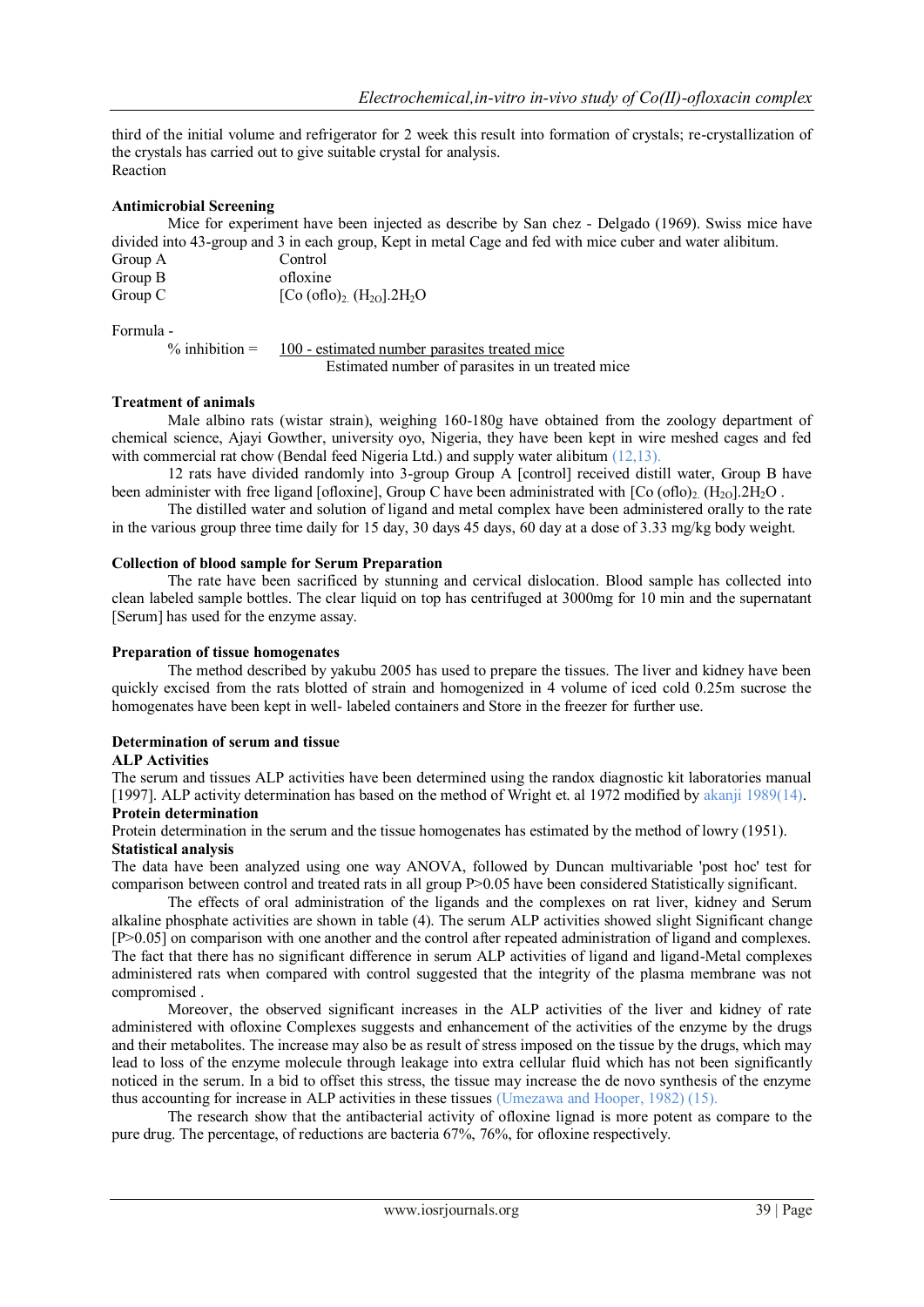#### **Acknowledgement-**

The authors are thankful to the Head, Department of Electro Chemistry, Dr. Hari Singh Gour University, Sagar for providing necessary laboratory facilities

#### **Reference**

- [1]. Davi Puma Sharoda AC, Soloman FE & Kamath MS, Indian L Exp Biol, 30 (1992) 169.
- [2]. Fusk J, Fuskov A, Rosazza J P & Nicholas A W , Ncaplasma, 31 (1998) 31
- [3]. Ghosh MN, Fundamentals of Experimental Pharmacology  $2<sup>nd</sup>$  (Scientific Book Agency) (1984), 153.
- [4]. Devi P Verma, Sharoda AC & Soloman FF, Indian J Exp biology, 31 (1993) 607.
- 
- [5]. Lingane J J, Chem Rev, 1 (1944) 29.<br>[6]. Organic compound C mentice hall of [7]. Kettle, S, FA, Coordination compound Organic compound C mentice hall of India Pvt. Ltd. New Delhi (1974) 35.
- Kettle, S, FA, Coordination compound, ALBS & Nelson, London (1975) 151.
- [8]. Nakamoto K, Infra red & Raman spetra of inorganic, & coordination compound, 3rd Id Willes, int SC Pub, New York, (1977) 2, 313.
- [9]. Dormale O, G, Blaimpain, H Agnaniet, T. Nzacliyabi, J.S. Lebibi. L.A. Maciejewsk, C, Biot, A.J, Cateorges & P. millet, (1998) 42,540
- [10]. Hebet R.K. Polborn & W.C. Bak, (1999), Quwpean Jouired of Jno yank chemistry (1999), 471.
- [11]. Fuska I, Fuskov A Rosazza J P & Nicholas A W , Neoplasma, (1998) 3, 31.
- [12]. Sanchez delgade, A, R, M, Navarro, J Perez & J.A. urebina, (1996 ) J medicinal chemistry(1996 ) 39,1095.
- [13]. Orunniran, K.A., A.C. Tella, M. Alensila M.T. Vakubu, J Bio technology( 2007 ) 6, 1202
- [14]. **Akanji,** African **J** Biochemistry Research, **(1993) 3,**120.
- [15]. Umezawa and Hooper, African **J** of Biotechnology. (1982) 6(24).

| Table 1                                |  |  |  |
|----------------------------------------|--|--|--|
| IR data of ligand of metal – complexes |  |  |  |

|                           | $IR$ (cm <sup>-1</sup> ) |              |             |                        |          |          |          |
|---------------------------|--------------------------|--------------|-------------|------------------------|----------|----------|----------|
| Compound                  | $(COO')$ v               | $(COO-)$ vc= | $V_a (COO)$ | Vs (COO <sup>2</sup> ) | $V(C=N)$ | $V(M-N)$ | $V(M-O)$ |
|                           | $(C-0)$                  | $(C-0)$      |             |                        |          |          |          |
| Drug                      | 717                      | 597          |             | -                      | 1626     | 470      | 200      |
| [Co (oflo) <sub>2</sub> ] | -                        |              | 1610        | 1500                   | 1609     | 455      | 250      |
| $(H_{20}].2H_{2}O$        |                          |              |             |                        |          |          |          |

**Table – 2**

| Compound               |                  |              |        |                  |
|------------------------|------------------|--------------|--------|------------------|
|                        | Staphylococcus A | Micrococcus, | E.coli | Pseudomonas<br>& |
|                        |                  | Lukens       |        | argue in         |
| Ciprofloxine           | $<$ 20           | $<$ 20       | >20    | $20$             |
| $\rm (oflo)_2$<br>[Co] | $20$             | >20          | $20$   | >20              |
| $(H_{2O}].2H_{2}O$     |                  |              |        |                  |

**Table - 3**

| Ligand / complexes                                           | Kidney IV / L  | <b>Liver IV / L</b> | Serum IV / $L$ |
|--------------------------------------------------------------|----------------|---------------------|----------------|
| Control                                                      | $60.16 + 3.10$ | $20.03 + 1.80$      | $10.7 + 0.95$  |
| ofloxine                                                     | $72.30 + 5.08$ | $5.13 + 3.14$       | $10.00 + 0.77$ |
| [Co (oflo) <sub>2</sub> (H <sub>2O</sub> ].2H <sub>2</sub> O | $74.70 + 5.10$ | $26.30 + 1.06$      | $8.24 + 0.64$  |



. Fig 1 Polarograms of Co(II)(1mM) in 0.1M KCl supporting electrolyte at pH 5.0±0.2 and

- 1 Without drug
- 2 1mM drug

3 2mM and 3mM ofloxacin